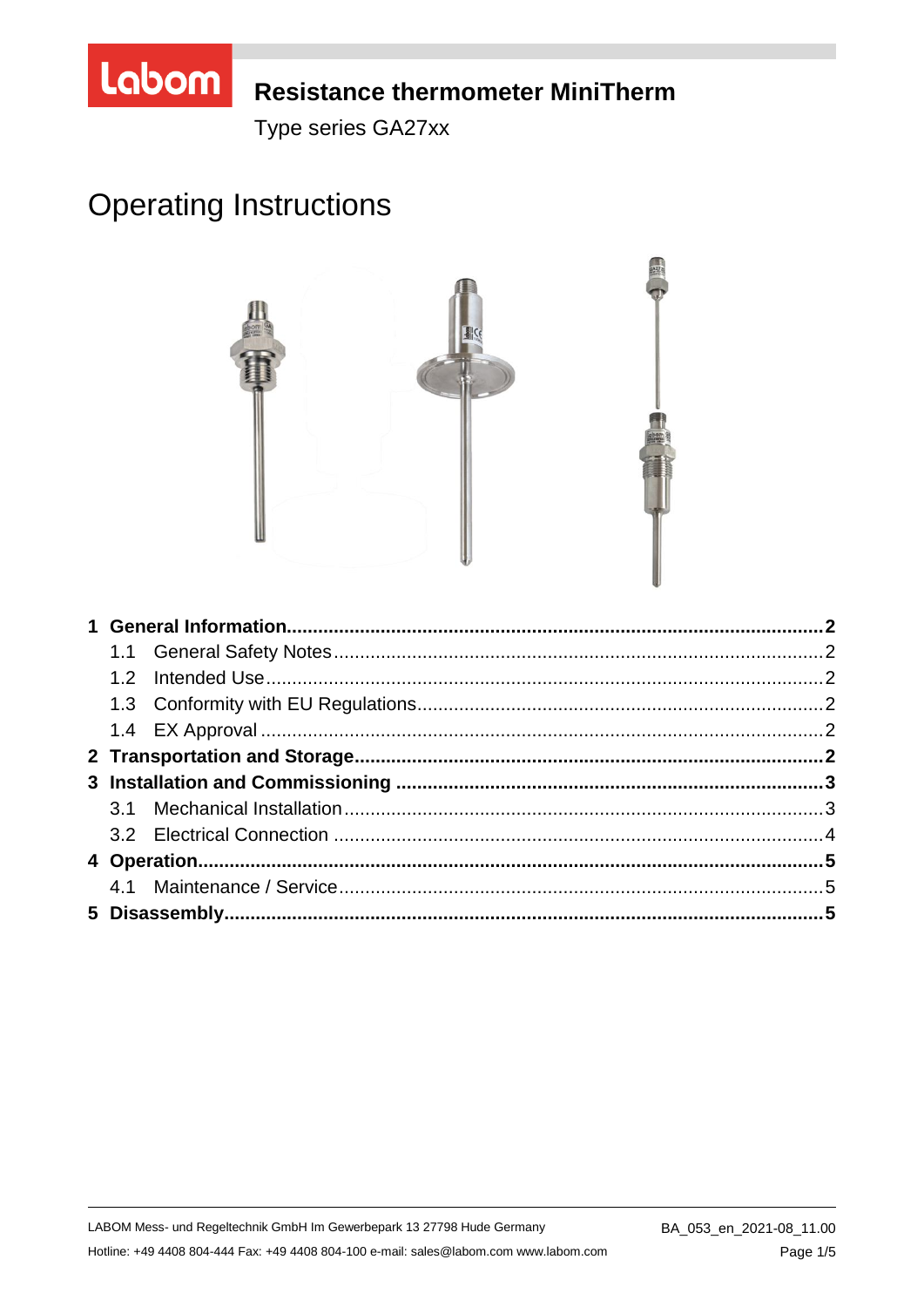## **1 General Information**

This document contains necessary information for the proper installation and use of this device. In addition to this instruction, be sure to observe all statutory requirements, applicable standards, the additional technical specifications on the accompanying data sheet (see www.labom.com) as well as the specifications indicated on the type plate.

## **1.1 General Safety Notes**

The installation, set up, service or disassembly of this device must only be done by trained, qualified personnel using suitable equipment and authorized to do so.

## **Warning**

Media can escape if unsuitable devices are used or if the installation is not correct.

Danger of severe injury or damage

 $\triangleright$  Ensure that the device is suitable for the process and undamaged.

## **1.2 Intended Use**

The device is intended to measure temperature in technical processes as specified in the data sheet.

#### **1.3 Conformity with EU Regulations**

The CE-marking on the device certifies its compliance with the applicable EU Directives for placing products on the market within the European Union.

You find the complete EU Declaration of Conformity (document no. KE\_011) at www.labom.com.

#### **1.4 EX Approval**

If you purchased a device with EX approval, please refer to the accompanying document XA\_001.

#### **2 Transportation and Storage**

Store and transport the device only under clean and dry conditions preferably in the original packaging. Avoid exposure to shocks and excessive vibrations.

Permissible storage temperature: -40...85 °C

When supplied with a transmitter the max. permissible storage temperature is reduced to -20…80 °C.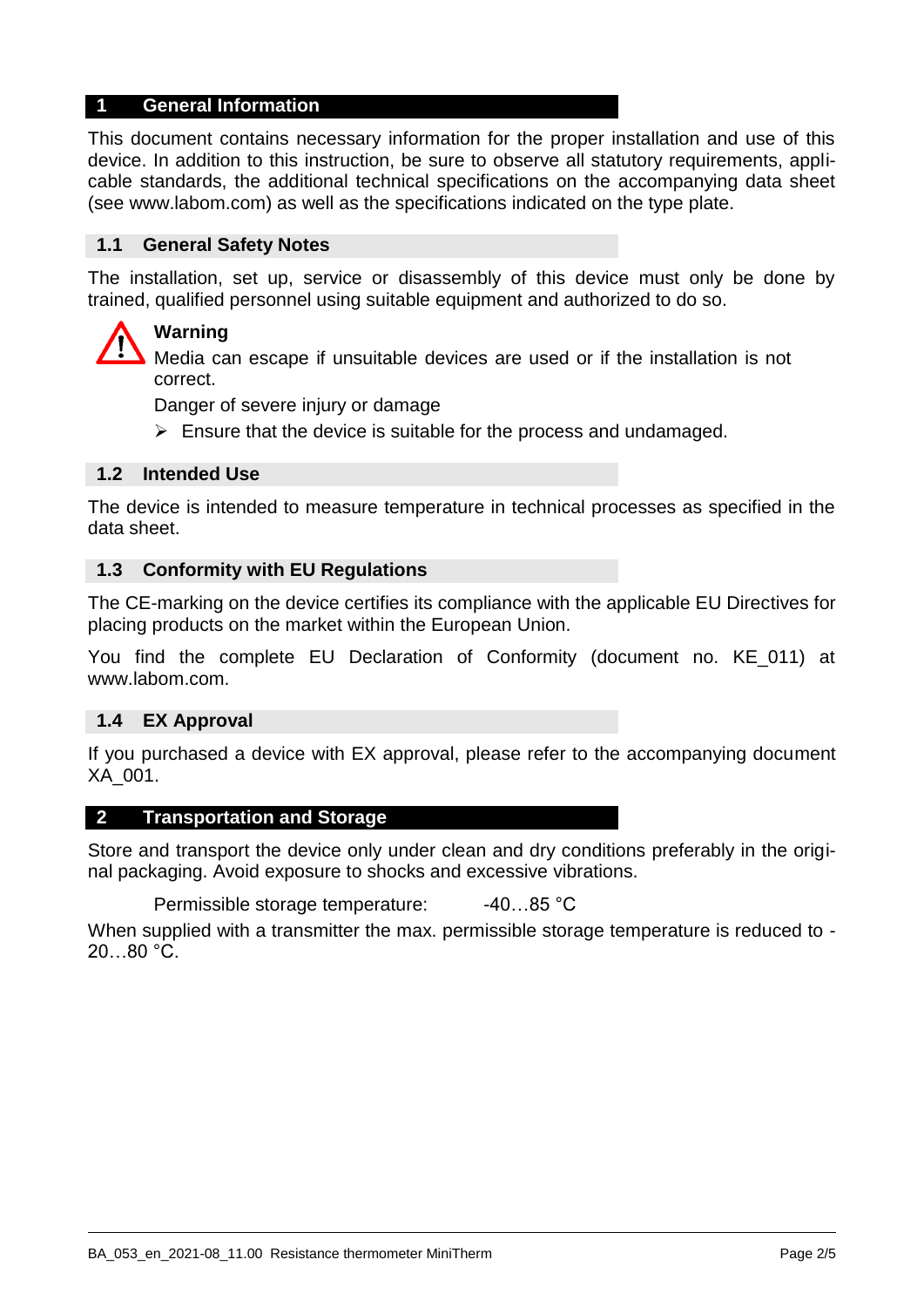## **3 Installation and Commissioning**

Ensure that the device is suitable for the intended application with respect to temperature range, pressure range, medium compatibility and process connection.

## **3.1 Mechanical Installation**

Before starting operation, check the process connection carefully for leaks under pressure.

Use gaskets, if required, that are suitable for the process connection and resistant to the media.

The process connection determines the permissible process pressure. Operating the device beyond its nominal pressure limit, e.g. clamp-connections, requires specially designed and approved mounting elements.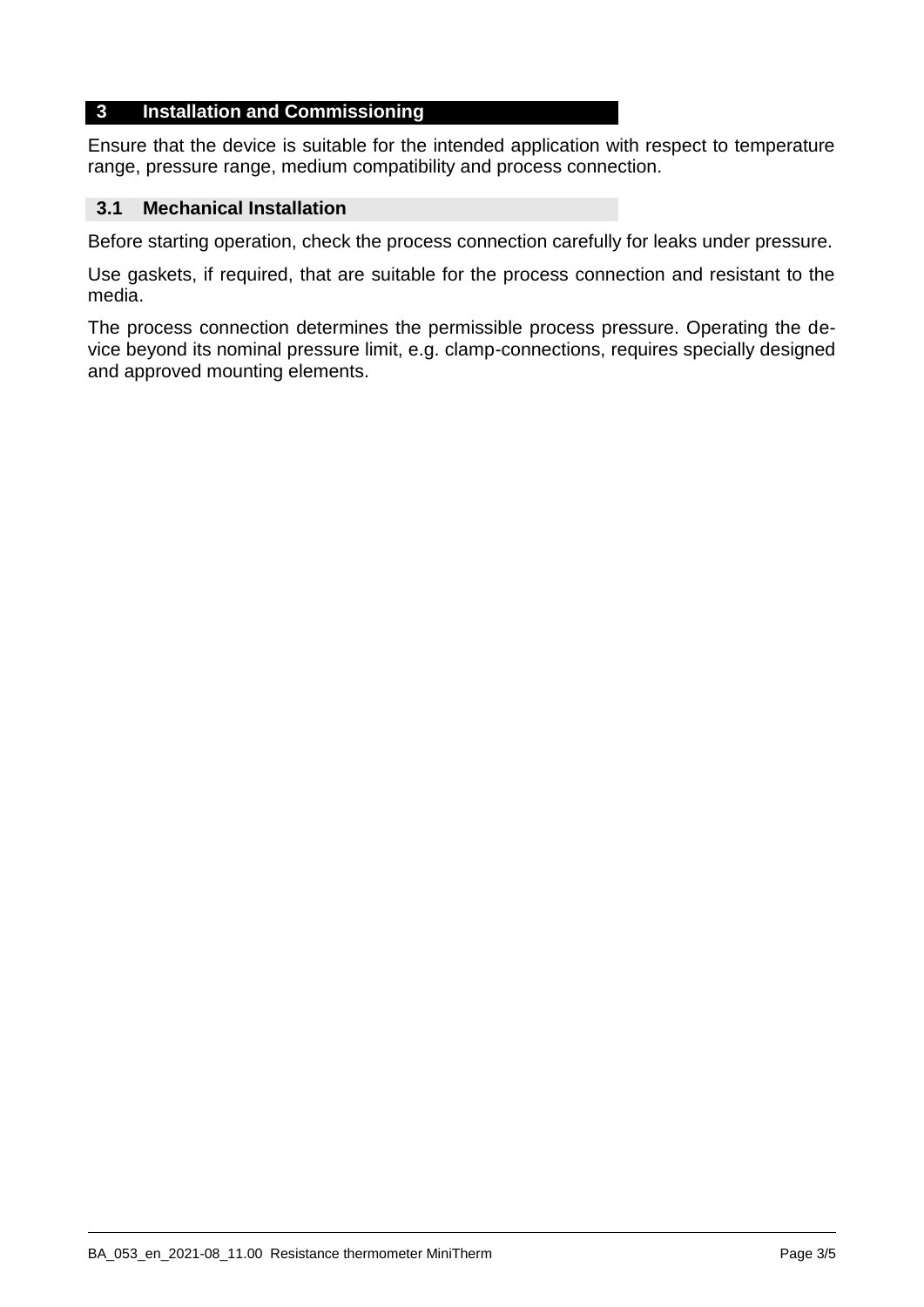## **3.2 Electrical Connection**

Complete the mechanical installation before you connect the device electrically. Set up all electrical connections while the voltage supply is switched off.

## **Circular connector M12**



1 x Pt100, 3-wire 1 x Pt100, 4-wire (3-wire bridged)



2 x Pt100, 3-wire



Transmitter (type series PA2430) Transmitter IO-Link (type series PA2530)



**Terminal block / cable gland**



**IO-Link** 

 $S<sub>1</sub>$ 

 $\left( \mathbf{F}\right)$ 







 $\left(\begin{matrix} -\end{matrix}\right)$ 

 $S<sub>2</sub>$ 

3

*Figure 1: Variants of electrical connection*